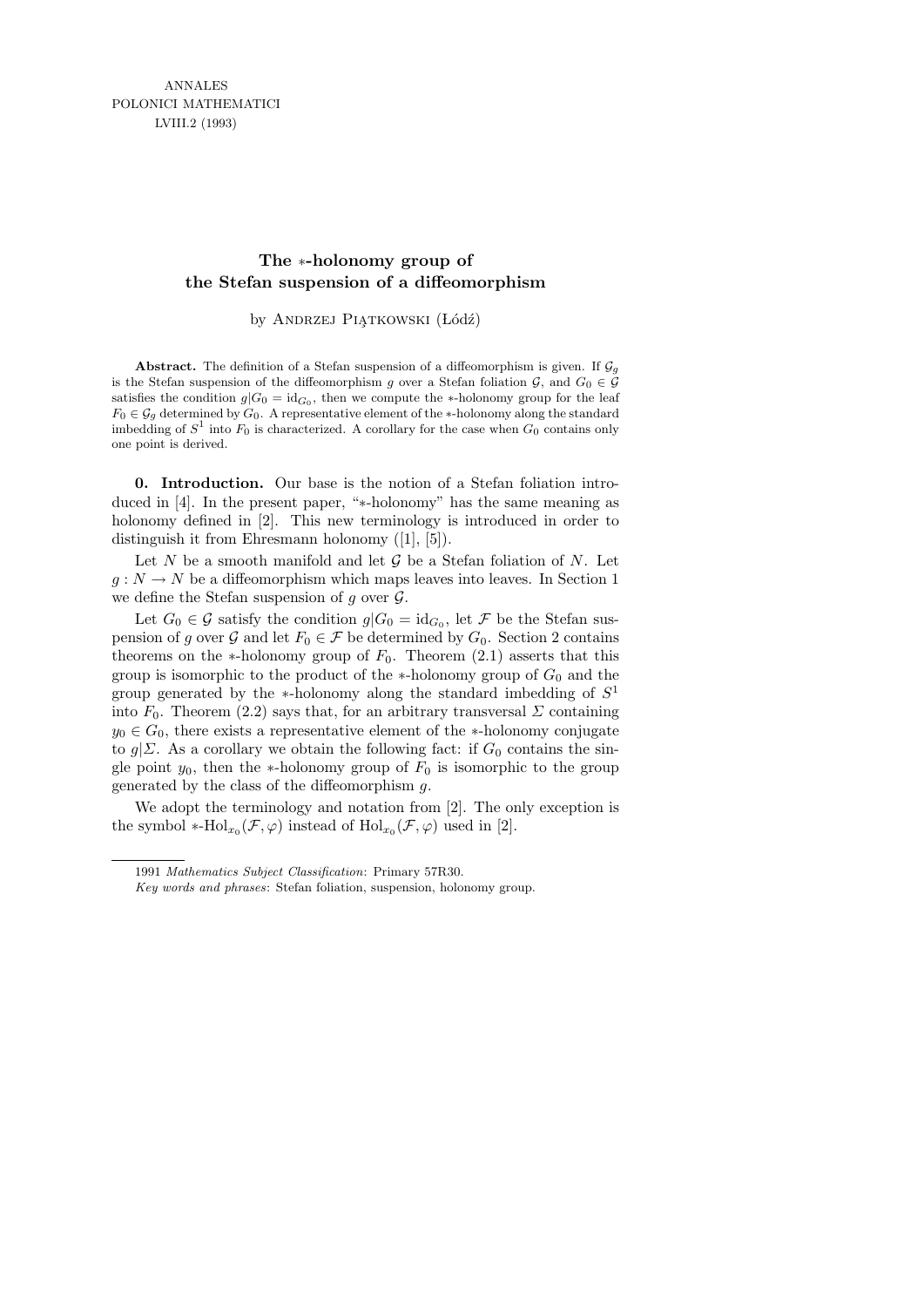124 A. Piątkowski

1. A Stefan suspension of a diffeomorphism. Let  $N$  be a smooth manifold of dimension n and G a Stefan foliation of N. Let  $g: N \to N$  be a diffeomorphism which maps leaves of  $\mathcal G$  into leaves of  $\mathcal G$ .

In  $N \times \mathbb{R}$ , define the equivalence relation  $\sim$  in the following way:  $(y, t) \sim$  $(y', t')$  if and only if  $t-t' = k \in \mathbb{Z}$  and  $y' = g^k(y)$ . In other words, consider on  $N \times \mathbb{R}$  the diffeomorphism  $\overline{g}(y,t) = (g^{-1}(y), t+1)$ . Then  $(y,t) \sim (y', t')$  if and only if  $(y', t') = \overline{g}^k(y, t)$  for some  $k \in \mathbb{Z}$ . It is well known that  $M := N \times \mathbb{R}/\sim$ is a manifold of dimension  $n+1$  and the canonical projection  $\pi : N \times \mathbb{R} \to M$ is a covering.

Consider in  $N\times\mathbb{R}$  a foliation  $\mathcal{F}_0 := \mathcal{G}\times\widetilde{\mathbb{R}}$  ([5]) where  $\widetilde{\mathbb{R}}$  is the foliation of  $\mathbb{R}$ consisting of a single leaf. Note that  $\mathcal{F}_0$  is invariant under the diffeomorphism  $\overline{g}$ . It is easy to see that there exists a Stefan foliation  $\mathcal F$  of M such that  $\mathcal{F}_0 = \pi^*(\mathcal{F})$  ([3], [5]). Leaves of  $\mathcal F$  are submanifolds of M of the form  $\pi(G\times\mathbb{R})$ where  $G \in \mathcal{G}$  and the foliation  $\mathcal F$  is locally isomorphic to  $\mathcal F_0$ . The foliation  $\mathcal F$  is called the *Stefan suspension* of g over  $\mathcal G$ .

A simple computation proves that the following facts hold:

(1.1) If  $\psi$  is a distinguished chart of G around  $y_0$ , then  $\psi \circ g$  is a distinguished chart of this foliation around  $g^{-1}(y_0)$  with the domain  $g^{-1}(D_{\psi})$ .

(1.2) If  $\psi$  is a distinguished chart of G around  $y_0$ , and  $t_0 \in \mathbb{R}$ , then the mapping

$$
\varphi : \pi(D_{\psi} \times (t_0 - 1/2, t_0 + 1/2)) \ni \pi(y, t)
$$
  

$$
\mapsto (t - t_0, \psi(y)) \in (-1/2, 1/2) \times U_{\psi} \times W_{\psi}
$$

 $(y \in D_{\psi}, t \in (t_0 - 1/2, t_0 + 1/2))$  is a distinguished chart of  $\mathcal F$  around  $\pi(y_0, t_0) \in M$ .

Introduce the following notation for the natural projections:  $\text{pr}_1: U_\psi \times$  $W_\psi \rightarrow U_\psi, \text{ pr}_2 \, : \, U_\psi \times W_\psi \rightarrow W_\psi, \text{ Pr}_1 \, : \, (-1/2, 1/2) \times U_\psi \times W_\psi \rightarrow$  $(-1/2, 1/2) \times U_{\psi} = U_{\varphi}$  and  $\Pr_2 : (-1/2, 1/2) \times U_{\psi} \times W_{\psi} \to W_{\psi} = W_{\varphi}$ .

2. The ∗-holonomy group of a Stefan suspension. Let  $G_0 \in \mathcal{G}$  be a leaf for which

.

$$
(1) \t\t g|G_0 = id_{G_0}
$$

Let  $F_0 = \pi(G_0 \times \mathbb{R}) \in \mathcal{F}$ . Note that  $F_0 = G_0 \times S^1$  by (1). Denote by  $p_{G_0}$ and  $p_{S^1}$  the natural projections of  $F_0$  onto  $G_0$  and  $S^1$ , respectively. We have

(2) 
$$
\pi_1(F_0) \cong \pi_1(G_0) \times \pi_1(S^1).
$$

It is easy to check that each element of  $\pi_1(G_0)$  commutes with each element of  $\pi_1(S^1)$  in  $\pi_1(F_0)$ .

Let  $y_0 \in G_0$  and  $x_0 = \pi(y_0, 0)$ . Fix a distinguished chart  $\psi$  of  $\mathcal G$  around  $y_0$  and let  $\varphi$  be the distinguished chart of  $\mathcal F$  defined as in (1.2) with  $t_0 = 0$ .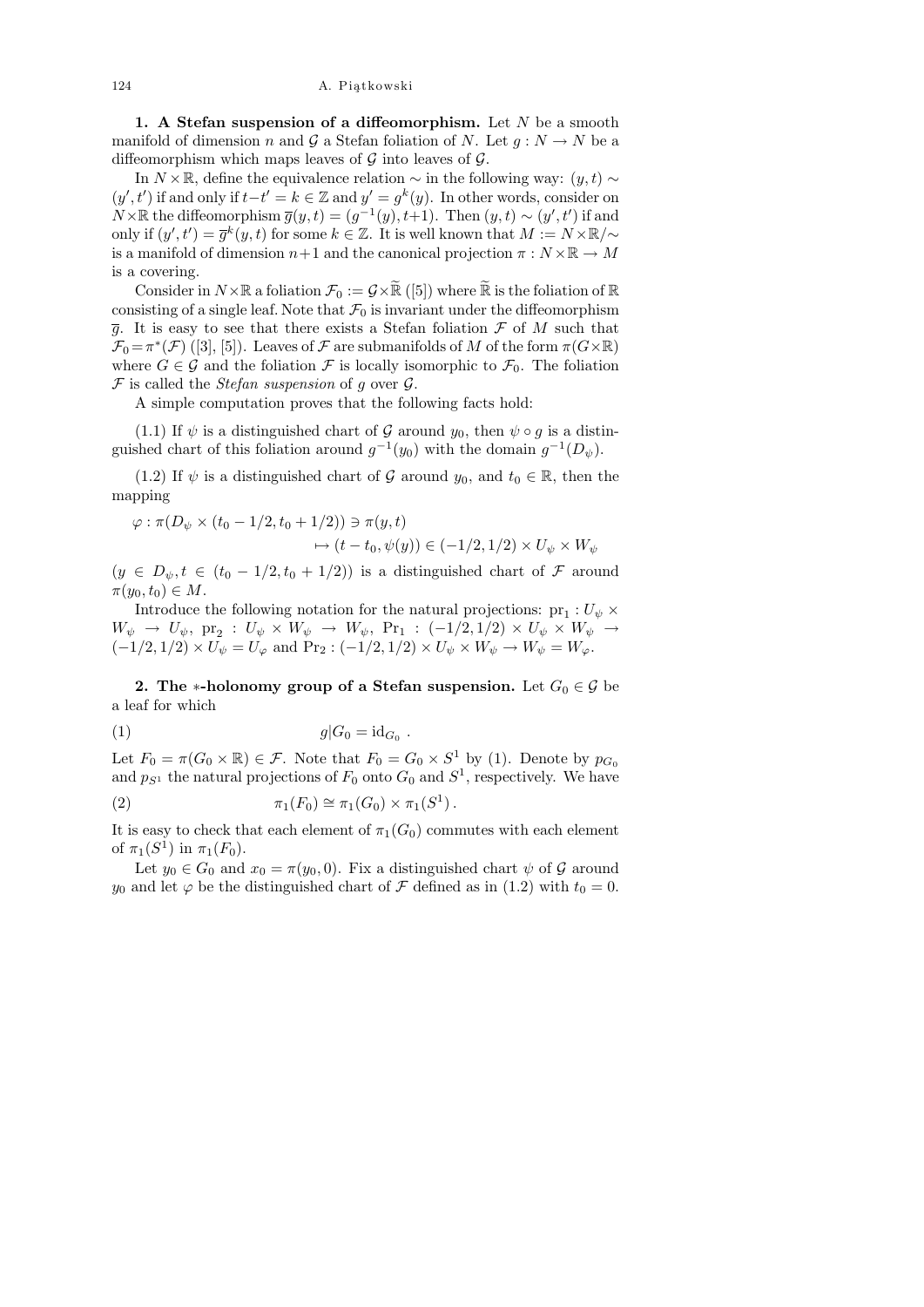At the point  $x_0$  consider the loop

$$
\gamma : [0,1] \ni s \mapsto \pi(y_0,s) \in F_0.
$$

Under the above assumptions, we prove the following

(2.1) THEOREM. \*-Hol<sub>x<sub>0</sub></sub>(
$$
\mathcal{F}, \varphi
$$
)  $\cong$  \*-Hol<sub>y<sub>0</sub></sub>( $\mathcal{G}, \psi$ )  $\times \langle [f_{\gamma; \varphi, \varphi}] \rangle$ .

(Here,  $\langle [f_{\gamma;\varphi,\varphi}] \rangle$  denotes the subgroup of  $\mathcal{A}_{\varphi}$ /≡ generated by  $[f_{\gamma;\varphi,\varphi}]$ .)

P r o o f. Define

$$
\Phi: *\text{-Hol}_{y_0}(\mathcal{G},\psi)\times \langle [f_{\gamma;\varphi,\varphi}]\rangle \to *\text{-Hol}_{x_0}(\mathcal{F},\varphi)
$$

by the formula

(3) 
$$
\Phi(h_{\mathcal{G},\psi}([\alpha]),[f_{\gamma;\varphi,\varphi}]^k) = h_{\mathcal{F},\varphi}([\overline{\alpha}]\cdot[\gamma]^k)
$$

(with  $h$  being the holonomy homomorphism of the respective foliation), where  $k \in \mathbb{Z}$ ,  $\alpha$  is a loop in  $G_0$  at  $y_0$  and  $\overline{\alpha} : [0,1] \ni s \mapsto \pi(\alpha(s), 0) \in F_0$ .

By using chains of charts described in (1.2), it is easy to check that the definition of  $\Phi$  is correct. Note that  $\Phi$  takes its values in \*-Hol<sub>x<sub>0</sub></sub> $(\mathcal{F}, \varphi)$  by (3).

We show that  $\Phi$  is a group homomorphism. Using the commutativity mentioned after (2), we have

$$
h_{\mathcal{F},\varphi}([\overline{\alpha}]) \cdot [f_{\gamma;\varphi,\varphi}]^k = h_{\mathcal{F},\varphi}([\overline{\alpha}]) \cdot h_{\mathcal{F},\varphi}([\gamma]^k) = h_{\mathcal{F},\varphi}([\overline{\alpha}] \cdot [\gamma]^k)
$$
  
= 
$$
h_{\mathcal{F},\varphi}([\gamma]^k \cdot [\overline{\alpha}]) = [f_{\gamma;\varphi,\varphi}]^k \cdot h_{\mathcal{F},\varphi}([\overline{\alpha}]).
$$

Therefore, by simple computations, we get

$$
\Phi((h_{\mathcal{G},\psi}([\alpha]),[f_{\gamma;\varphi,\varphi}]^k)\cdot(h_{\mathcal{G},\psi}([\alpha')),[f_{\gamma;\varphi,\varphi}]^{k'}))
$$
  
= 
$$
\Phi(h_{\mathcal{G},\psi}([\alpha]),[f_{\gamma;\varphi,\varphi}]^k)\cdot\Phi(h_{\mathcal{G},\psi}([\alpha')),[f_{\gamma;\varphi,\varphi}]^{k'}) .
$$

Define

$$
\Psi: *\text{-Hol}_{x_0}(\mathcal{F},\varphi) \to *\text{-Hol}_{y_0}(\mathcal{G},\psi) \times \langle [f_{\gamma;\varphi,\varphi}]\rangle
$$

by the formula

(4) 
$$
\Psi(h_{\mathcal{F},\varphi}([\delta])) = (h_{\mathcal{G},\psi}([p_{G_0} \circ \delta]),[f_{\gamma;\varphi,\varphi}]^k)
$$

where  $\delta$  is a loop in  $F_0$  at  $x_0$  and k is an integer such that  $[p_{S^1} \circ \delta] = [\beta]^k$ with  $\beta : [0,1] \ni s \mapsto e^{2\pi i s} \in S^1$ .

We show that the above definition is correct. Fix  $\delta$  for a moment. For each  $s \in [0,1]$ , take an arbitrary distinguished chart  $\psi^{(s)}(\psi^{(0)} = \psi^{(1)} = \psi)$ of G around  $y(s) := p_{G_0} \circ \delta(s)$ . Let  $t : [0,1] \to \mathbb{R}$  be the unique lift of  $p_{S_1} \circ \delta$ to the universal covering of  $S^1$  with  $t(0) = 0$ . Note that

(5) 
$$
\delta(s) = \pi(y(s), t(s)).
$$

Define a distinguished chart  $\varphi^{(s)}$  around  $\delta(s)$  as in (1.2), using the chart  $\psi^{(s)}$  and setting  $t_0 = t(s)$ . From the family  $\{\varphi^{(s)} : s \in [0,1]\}$  choose a finite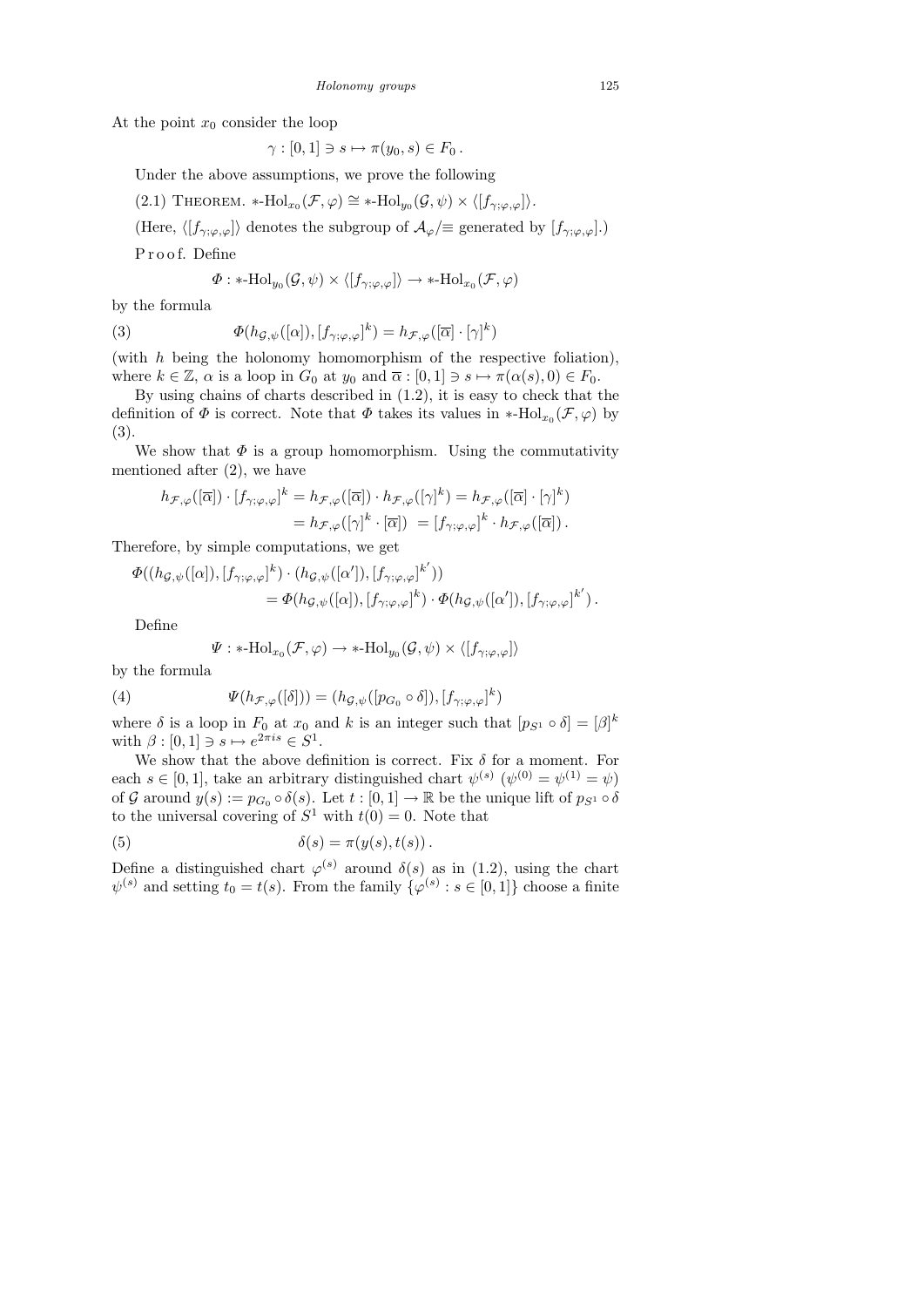subfamily  $\{\varphi_0, \varphi_1, \ldots, \varphi_r\}$  (with  $\varphi_0 = \varphi^{(0)}, \varphi_r = \varphi^{(1)}$  and  $\varphi_i = \varphi^{(s_i)}$  for  $i = 1, \ldots, r - 1$  such that the sequence

$$
\widetilde{\mathcal{C}} = (\varphi_0, 0; \varphi_1, s_1; \ldots; \varphi_r, 1; \varphi_0, 1)
$$

is a chain along  $\delta$ . We prove that the sequence

$$
\mathcal{C}=(\psi_0,0;\psi_1,s_1;\ldots;\psi_r,1)
$$

is a chain along  $p_{G_0} \circ \delta$ , where  $\psi_0 = \psi^{(0)} = \psi^{(1)} = \psi_r = \psi$  and  $\psi_i = \psi^{(s_i)}$ for  $i = 1, \ldots, r - 1$ . To this end, we prove

LEMMA A. If  $\tilde{s} \in \delta^{-1}(D_{\varphi_i})_{s_i}$  (the connected component of  $\delta^{-1}(D_{\varphi_i})$ <br>taining  $\varepsilon_i$ ) then  $t(\tilde{s}) \in (t(\varepsilon_i)-1/2, t(\varepsilon_i)+1/2)$ containing  $s_i$ ), then  $t(\tilde{s}) \in (t(s_i) - 1/2, t(s_i) + 1/2)$ .

P r o o f. It follows directly from the definitions of  $\varphi_i$ , t and from (5) that

$$
t(\delta^{-1}(D_{\varphi_i})_{s_i}) \subset (t(s_i) - 1/2, t(s_i) + 1/2).
$$

In particular,  $t(\tilde{s}) \in (t(s_i) - 1/2, t(s_i) + 1/2)$ . ■

Lemma A implies

LEMMA B.  $\delta^{-1}(D_{\varphi_i})_{s_i} \subset (p_{G_0} \circ \delta)^{-1}(D_{\psi_i})_{s_i}$ .

P r o o f. If  $\widetilde{s} \in \delta^{-1}(D_{\varphi_i})_{s_i}$ , then  $\pi(y(\widetilde{s}), t(\widetilde{s})) = \pi(y', t')$  for some  $y' \in$ <br> $t' \in (t(s), 1/2, t(s), 1/2)$  and using Lamma A, we obtain  $y(\widetilde{s})$  $D_{\psi_i}, t' \in (t(s_i) - 1/2, t(s_i) + 1/2)$  and, using Lemma A, we obtain  $y(\tilde{s}) =$ <br> $(n \geq s)(\tilde{s}) \in D$ , which gives the assertion  $(p_{G_0} \circ \delta)(\tilde{s}) \in D_{\psi_i}$ , which gives the assertion.

Directly from Lemma B it follows that if  $\delta^{-1}(D_{\varphi_i})_{s_i} \cap \delta^{-1}(D_{\varphi_{i+1}})_{s_{i+1}} \neq$  $\emptyset$ , then  $(p_{G_0} \circ \delta)^{-1}(D_{\psi_i})_{s_i} \cap (p_{G_0} \circ \delta)^{-1}(D_{\psi_{i+1}})_{s_{i+1}} \neq \emptyset$ . Thus  $\mathcal C$  is a chain along  $p_{G_0} \circ \delta$ .

We now show that the ∗-holonomy diffeomorphism determined by the part

$$
(\varphi_0, 0; \varphi_1, s_1; \ldots; \varphi_r, 1)
$$

of C is equal to  $f_c$ . Indeed, let  $\tilde{s}_i \in \delta^{-1}(D_{\varphi_i})_{s_i} \cap \delta^{-1}(D_{\varphi_{i+1}})_{s_{i+1}}, i =$  $0, 1, \ldots, r-1$ . Then, by Lemmas A and B, we have

(6) 
$$
f_{\varphi_i, \varphi_{i+1}; \delta(\tilde{s}_i)}(w) = f_{\psi_i, \psi_{i+1}; y(\tilde{s}_i)}(w).
$$

Suppose now that

(7) 
$$
h_{\mathcal{F},\varphi}([\delta]) = h_{\mathcal{F},\varphi}([\delta']) .
$$

Take chains  $\widetilde{\mathcal{C}}$  and  $\widetilde{\mathcal{C}}'$  constructed as above along  $\delta$  and  $\delta'$ , respectively. Then  $f_{\widetilde{\sigma}} \equiv f_{\widetilde{\sigma}}$ . Along the curve  $\eta = \delta * {\delta'}^{-1}$  we can construct a chain  $\overline{\mathcal{C}}$  by  $c = {}^Jc'$ <br>ing lin composing links of  $\tilde{\mathcal{C}}$  and links of  $\tilde{\mathcal{C}}'$  in opposite order. We have

$$
\overline{\mathcal{C}} = (\varphi_0, 0; \varphi_1, (1/2)s_1; \dots; \varphi_r, 1/2; \varphi_0, 1/2; \varphi_0, 1/2; \varphi'_r, 1/2; \varphi'_{r'-1}, 1 - (1/2)s'_{r'-1}; \dots; \varphi'_1, 1 - (1/2)s'_1; \varphi_0, 1).
$$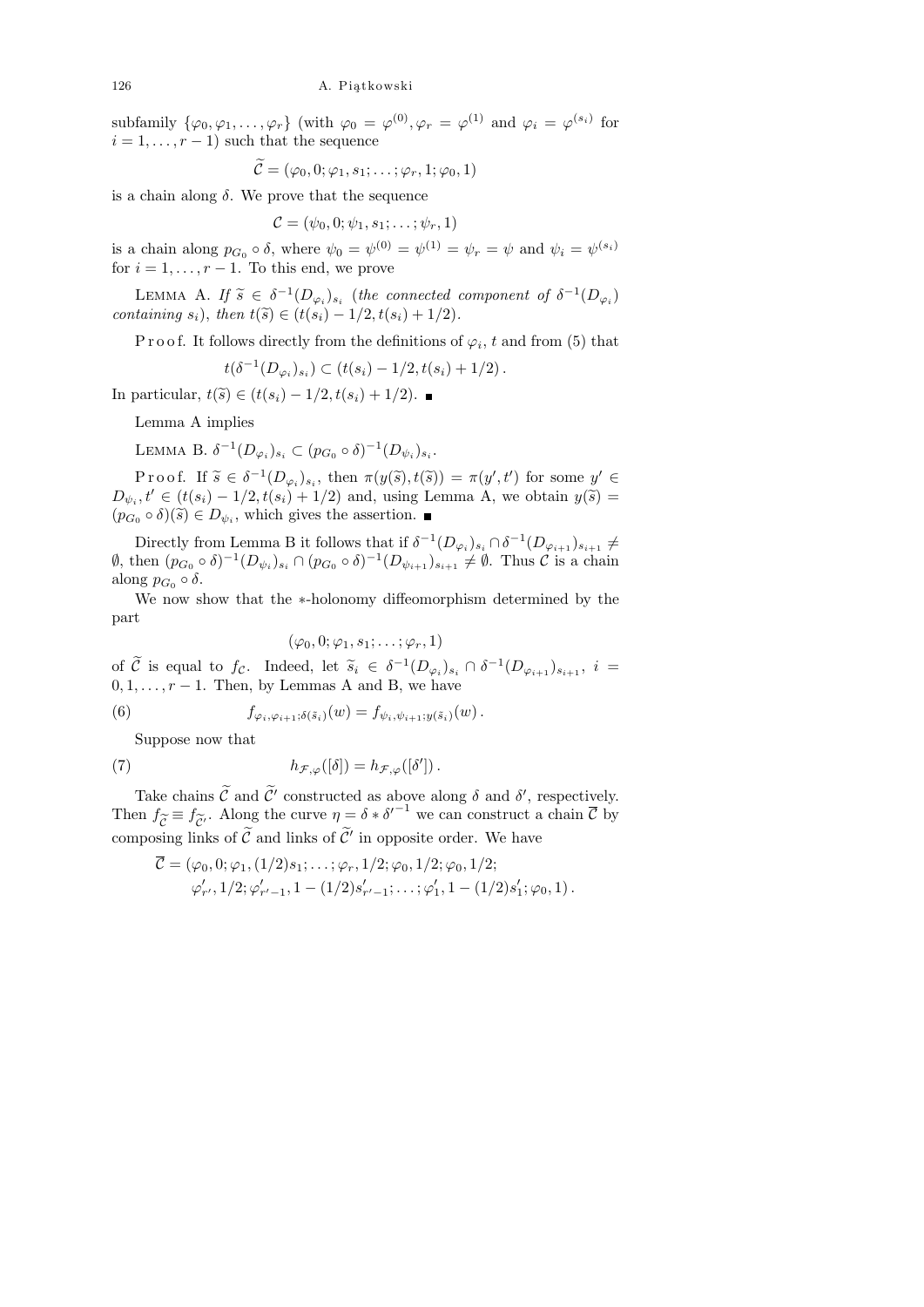By [2], the ∗-holonomy does not depend on the choice of the chain. We can cross out in  $\overline{\mathcal{C}}$  two links of the form  $(\varphi_0, 1/2)$ . We get the chain

$$
\overline{\mathcal{C}} = (\varphi_0, 0; \varphi_1, (1/2)s_1; \ldots; \varphi_r, 1/2; \varphi'_{r'}, 1/2; \ldots; \varphi'_1, 1 - (1/2)s'_1; \varphi_0, 1).
$$

Then

$$
f_{\mathcal{C}'}^{-1} \circ f_{\mathcal{C}} = f_{\overline{\mathcal{C}}} \equiv f_{\mathcal{C}} = f_{\widetilde{\mathcal{C}'}}^{-1} \circ f_{\widetilde{\mathcal{C}}} \equiv \mathrm{id}_W
$$

by (6). Thus  $f_c \equiv f_{c}$ , so

(8) 
$$
h_{\mathcal{G},\psi}([p_{G_0}\circ\delta])=h_{\mathcal{G},\psi}([p_{G_0}\circ\delta'])
$$

Therefore, the first coordinate of  $\Psi$  is correctly defined.

Note that from the properties of the isomorphism  $\zeta : \pi_1(F_0, x_0) \rightarrow$  $\pi_1(G_0, y_0) \times \pi_1(S^1, 1)$  it follows that

(9) 
$$
[\delta] = [\overline{p_{G_0} \circ \delta}] \cdot [\overline{p_{S^1} \circ \delta}]
$$

for every loop  $\delta$  in  $F_0$  at  $x_0$ , where, for arbitrary curves  $\alpha : [0,1] \to G_0$ ,  $\varepsilon$ :  $[0,1] \to S^1$ , we define  $\overline{\alpha} : [0,1] \ni s \mapsto \pi(\alpha(s),0) \in F_0$  and  $\overline{\varepsilon} : [0,1] \ni s \mapsto$  $(y_0, \varepsilon(s)) \in G_0 \times S^1 = F_0.$ 

Since  $h_{\mathcal{F},\varphi}$  is a homomorphism, (7) implies

(10) 
$$
h_{\mathcal{F},\varphi}([\overline{p_{G_0} \circ \delta}]) \cdot h_{\mathcal{F},\varphi}([\overline{p_{S^1} \circ \delta}]) = h_{\mathcal{F},\varphi}([\overline{p_{G_0} \circ \delta'}]) \cdot h_{\mathcal{F},\varphi}([\overline{p_{S^1} \circ \delta'}])
$$
.

We have

$$
h_{\mathcal{G},\psi}([p_{G_0}\circ\delta])=h_{\mathcal{G},\psi}([p_{G_0}\circ\delta'])
$$

by (8). It follows that  $h_{\mathcal{F},\varphi}([\overline{p_{G_0} \circ \delta}]) = h_{\mathcal{F},\varphi}([\overline{p_{G_0} \circ \delta'}])$ . Thus, multiplying (10) by the inverse of  $h_{\mathcal{F},\varphi}([p_{G_0} \circ \delta]),$  we obtain

$$
h_{\mathcal{F},\varphi}([\overline{p_{S^1} \circ \delta}]) = h_{\mathcal{F},\varphi}([\overline{p_{S^1} \circ \delta'}]),
$$

which means that

$$
[f_{\gamma;\varphi,\varphi}]^k = [f_{\gamma;\varphi,\varphi}]
$$

 $k^{\prime}$ 

where k, k' are integers such that  $[p_{S^1} \circ \delta] = [\beta]^k$ ,  $[p_{S^1} \circ \delta'] = [\beta]^{k'}$ . Consequently, the second coordinate of  $\Psi$  is correctly defined.

It is easy to check that  $\Psi$  is the inverse of  $\Phi$ .

Let  $\Sigma$  be an arbitrary transversal of G containing  $y_0$  ([5]). Then  $\Sigma'$  =  $g(\Sigma)$  is a transversal of G containing  $y_0$ . We have

(2.2) THEOREM. There exist a distinguished chart  $\varphi$  of  $\mathcal F$  around  $x_0$  and a chain  $\widetilde{\mathcal{C}} \in C_{\varphi,\varphi}^{\gamma}$  such that the diagram

(11) 
$$
\begin{array}{ccc}\nG & \xrightarrow{f_{\tilde{C}}} & G' \\
\sigma \downarrow & & \tau \downarrow \\
\Omega & \xrightarrow{g|\Sigma} & \Omega'\n\end{array}
$$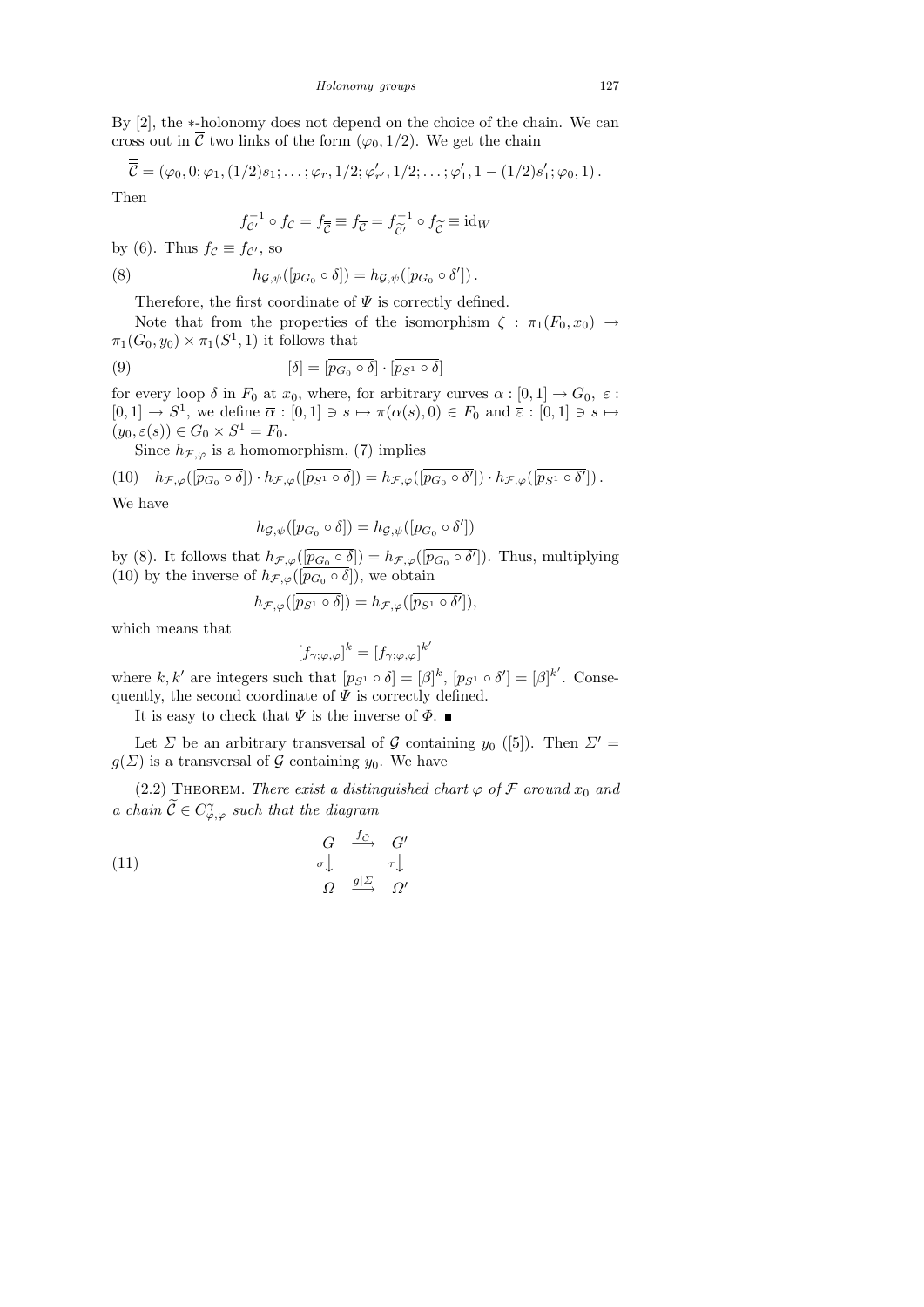commutes. Here  $G, G'$  are open neighbourhoods of 0 in  $W_{\varphi}, \Omega, \Omega'$  are open neighbourhoods of  $y_0$  in  $\Sigma$ ,  $\Sigma'$ , respectively, and the vertical mappings are diffeomorphisms compatible with the induced foliations.

P r o o f. Let  $x_0 = \pi(y_0, 0)$ . Take a distinguished chart  $\psi$  of G around  $y_0$ such that  $\psi^{-1}(\{0\} \times W_{\psi}) \subset \Sigma$  ([2]). Then  $\psi' = \psi \circ g$  is a distinguished chart of  $\mathcal G$  around  $y_0$  by (1.1). Set

$$
\widetilde{\mathcal{C}} = (\varphi, 0; \varphi', 1/2; \varphi, 1)
$$

where  $\varphi$  and  $\varphi'$  are defined by

$$
\varphi: \pi(D_{\psi} \times (-1/2, 1/2)) \ni \pi(y, t) \mapsto (t, \psi(y)) \in (-1/2, 1/2) \times U_{\psi} \times W_{\psi},
$$
  

$$
\varphi': \pi(D_{\psi'} \times (0, 1)) \ni \pi(y, t) \mapsto (t - 1/2, \psi'(y)) \in (-1/2, 1/2) \times U_{\psi} \times W_{\psi}.
$$

We show that  $\tilde{\mathcal{C}}$  is a chain along  $\gamma$ . Obviously,  $\varphi$  is a chart around  $\gamma(0)=\gamma(1)$ and  $\varphi'$  is a chart around  $\gamma(1/2)$ . Thus all three terms of  $\tilde{\mathcal{C}}$  are links. Since

$$
\gamma^{-1}(D_{\varphi}) = [0, 1/2) \cup (1/2, 1]
$$
 and  $\gamma^{-1}(D_{\varphi'}) = (0, 1)$ ,

we have

$$
\gamma^{-1}(D_{\varphi})_0 \cap \gamma^{-1}(D_{\varphi'})_{1/2} = (0, 1/2) \neq \emptyset,
$$
  

$$
\gamma^{-1}(D_{\varphi'})_{1/2} \cap \gamma^{-1}(D_{\varphi})_1 = (1/2, 1) \neq \emptyset.
$$

In order to define a  $\ast$ -holonomy diffeomorphism, take the points  $\gamma(1/4)$  and  $\gamma(3/4)$ . By the definition of  $\varphi$  and  $\varphi'$  we have

(12) 
$$
f_{\widetilde{C}}(w) = \Pr_2 \varphi \varphi'^{-1} (\Pr_1 \varphi' \gamma(3/4), \Pr_2 \varphi' \varphi^{-1} (\Pr_1 \varphi \gamma(1/4), w))
$$

$$
= \Pr_2 \psi g \psi^{-1}(0, w).
$$

It is easy to check that the mappings  $\sigma: W_{\psi} \ni w \mapsto \psi^{-1}(0, w) \in \Sigma$  and  $\text{pr}_2 \psi | \Sigma'$  are regular at 0 and  $y_0$ , respectively, by the transversality of  $\Sigma$  and  $\Sigma'$ . Consequently, there exist open neighbourhoods  $G, G'$  of 0 in  $W_{\varphi}$  and  $\Omega, \Omega'$  of  $y_0$  in  $\Sigma$  and  $\Sigma'$ , respectively, such that  $\sigma$  is a diffeomorphism of G onto  $\Omega$  and  $\text{pr}_2 \psi | \Sigma'$  is a diffeomorphism of  $\Omega'$  onto  $G'$ . Set  $\tau = (\text{pr}_2 \psi | \Omega')^{-1}$ . The diffeomorphisms  $\sigma$  and  $\tau$  are compatible with the induced foliations since  $\psi$  is a distinguished chart.

By (12), we have the commutativity of diagram (11).

Consider the case when  $G_0 = \{y_0\}$ . Let A be the set of all diffeomorphisms  $k: U \to V$  (U, V are open neighbourhoods of  $y_0$  in N) such that  $k(y_0) = y_0$  and k is compatible with the foliations  $\mathcal{G}|U$  and  $\mathcal{G}|V$ . In A we introduce the relation  $\equiv$  quite analogously to that in  $\mathcal{A}_{\varphi,\varphi}$  ([2]). Then the set  $A/\equiv$  with multiplication determined by superposition of diffeomorphisms is a group. Moreover, note that  $g \in \mathcal{A}$ . From Theorems (2.1) and (2.2) we immediately get